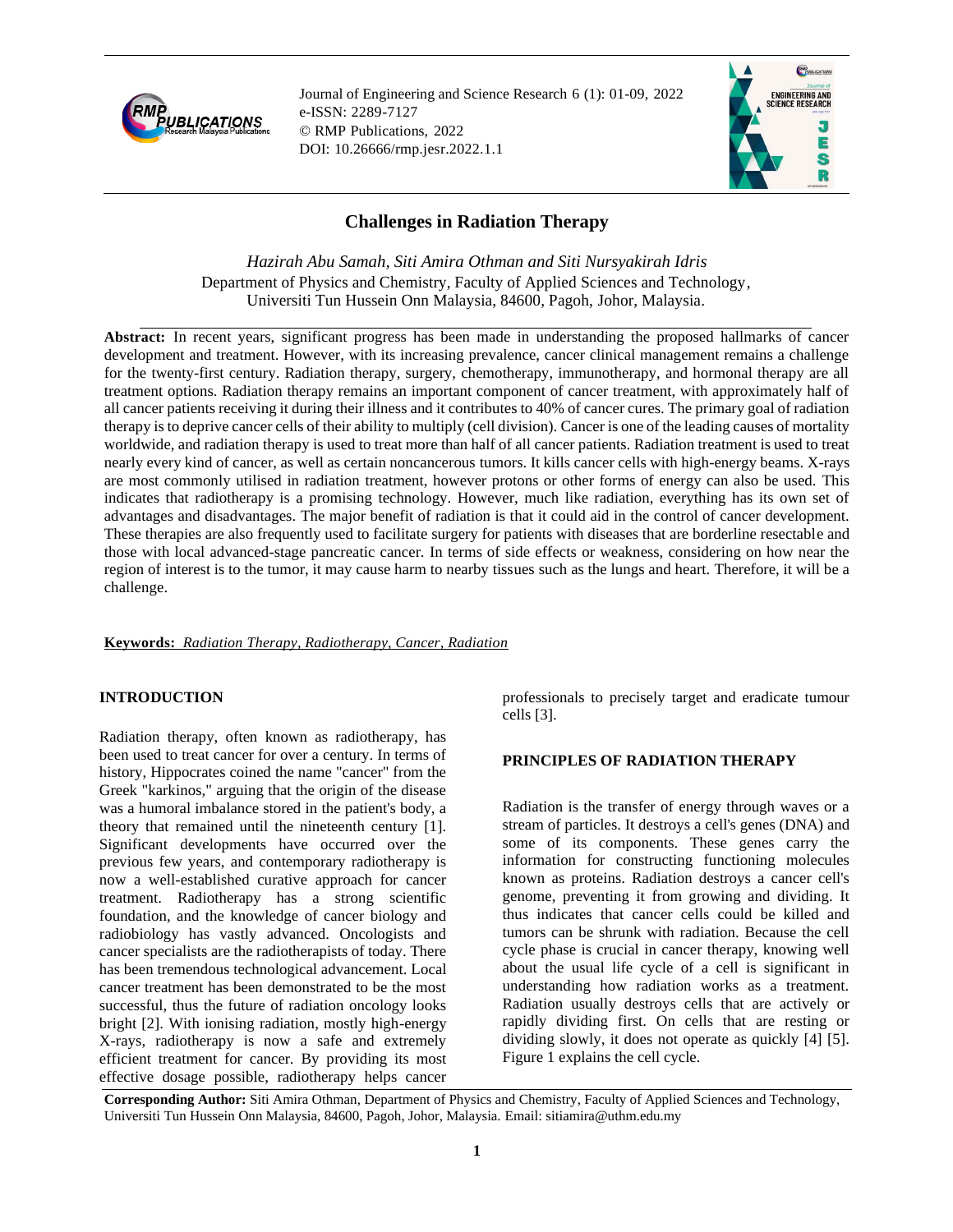

Fig 1 The cell cycle ( $G_0 =$  Cell is resting,  $G_1 =$  RNA and proteins are made,  $S = DNA$  is made,  $G_2 =$ Apparatus for mitosis is built,  $M =$  Mitosis (the cell divides into two cells) [6]

The cell cycle refers to all of the phases of cell division. A freshly formed cell enters the  $G_1$  phase. The  $G_1$  phase is when cells begin to differentiate. A cell can also reach a non reproductive stage termed  $G_0$  from  $G_1$ , where it will resume its normal duties. The cell will re-enter  $G_1$ to begin a new cell cycle when fresh cell growth is required. The cell will start producing cyclin D and cyclin E, as well as cyclin-Cdk complexes that are active. These will aid in the cell's progression to the S phase. The different active cyclin-Cdk complexes that will control the cell cycle's passage from one phase to the next are shown in the diagram's center. After the M phase, the cell divides into two new cells, completing the cycle [7].

#### **TYPES OF RADIATION THERAPY**

External radiation, internal radiation, and systemic radiation are the three forms of radiation treatment. The type of radiation utilized is determined by the type of cancer and its location in the patient's body. In other circumstances, though, more than one kind is employed. This can destroy cells or modify their DNA, preventing them from growing.

a) External Radiation: The most prevalent form of radiation used in cancer therapy is external beam radiation. This form of radiation employs an external equipment that is located outside of the body to deliver radiation towards the cancerous spot. External beam radiation treatment is well suited to treating wide regions or several portions of the body at the same time. Although it is intended to target malignant cells, it frequently damages healthy tissue as well [8]. Figure 2 shows how external beam radiation therapy looks like.



Fig 2 External Beam Radiation Therapy [9]

- b) Internal Radiation: Internal radiation, sometimes known as brachytherapy, involves the placement of a radioactive source inside the body, either near or in the tumor. A radiation source is generally contained in a tiny structure called an implant in this form of treatment. To harm as few normal cells as possible, the implant is put very close to or inside the tumor. Internal radiation therapy enables for a larger dosage of radiation to be delivered in a smaller area than external radiation therapy [10].
- c) Systemic Radiation: Some kinds of cancer are treated using systemic radiation, which involves the use of radioactive drugs. These drugs could be taken by mouth or injected into a vein using a needle. They move through into the body, locate the cancer, and emit radiation [11].

#### **THE PROS AND CONS OF RADIOTHERAPY**

Radiation therapy has become an exciting initiative and treatment to cancer patients especially. Despite being aware of the side effects that can be found during or after undergoing treatment, but with the knowledge and research possessed by experts today, they will do their best to provide treatment without causing incurable effects. Here are some of the pros and cons of radiotherapy;

#### **The Pros of Radiotherapy**

a) Treat or shrink cancer in its early stages

Some tumors are extremely radiation-sensitive. In many circumstances, radiation may be used alone to reduce or eliminate the tumour altogether. A few rounds of chemotherapy are sometimes administered first. For some malignancies, radiation treatment could be used before surgery as pre-operative or neoadjuvant therapy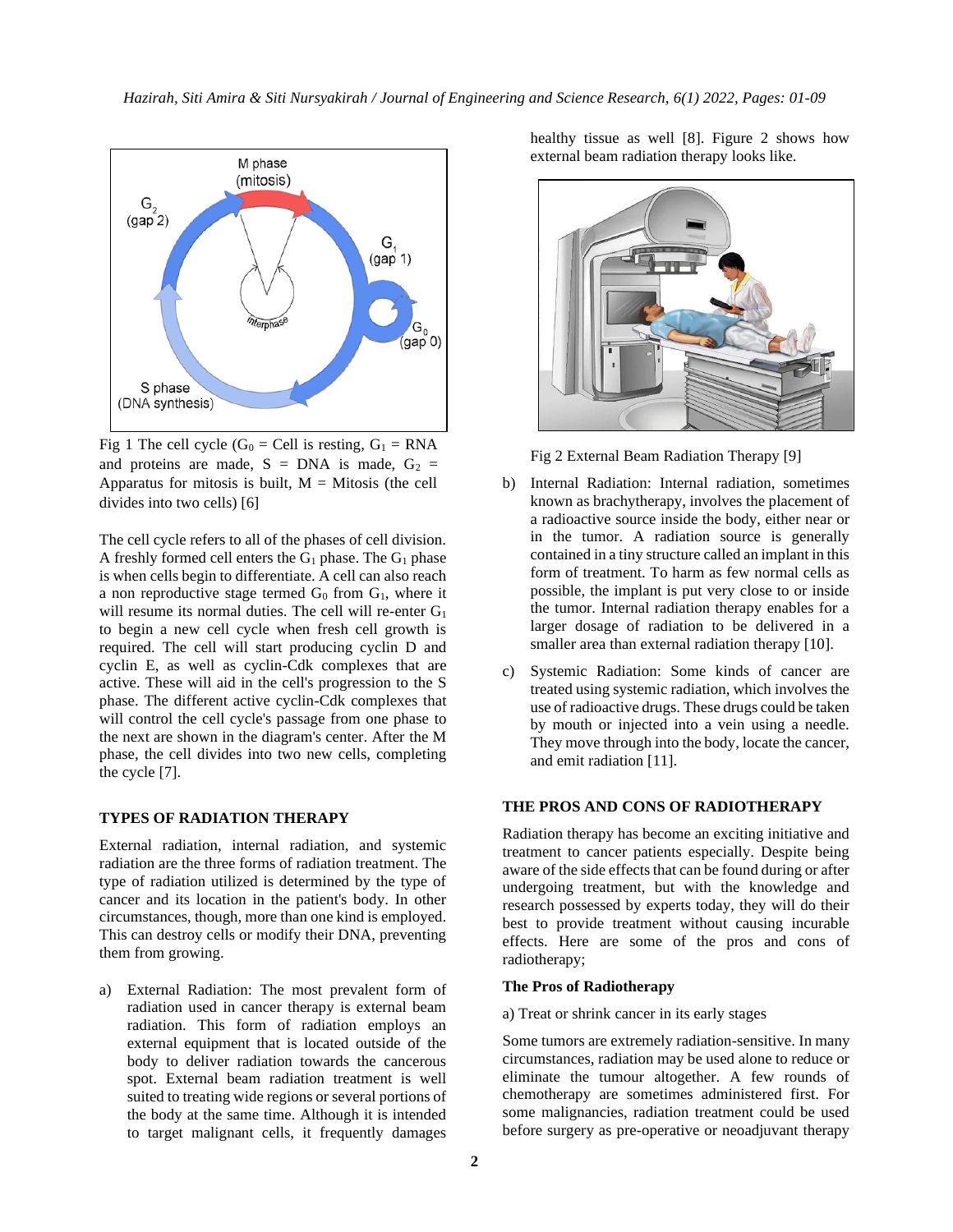to decrease the tumor, either after surgery as adjuvant treatment to help avoid the cancer from returning [12]. Some chemotherapy medications or drugs operate as radiosensitizers, causing cancer cells to become more susceptible to radiation. As a result, radiation can be used with chemotherapy (chemo), and these treatments improve the effectiveness of the radiation.

b) Treatment for cancer recurrences (coming back)

It's referred to as a recurrence when cancer reappears after a time of remission. Some cancer cells could persist even after therapy. These cells have the ability to spread, which might result in symptoms. These cells might be in the same spot where the cancer started or in a different section of the body. Thus, getting adequate radiation treatment on a regular basis as recommended by experts can reduce the chances for the cancer to spread again [13].

#### **The Cons of Radiotherapy**

#### Caused cardiotoxicity

Cardiotoxicity is a term used to describe how radiation therapy used in cancer treatment might create complications with the heart and vascular (circulation) system. It can occur days or months after exposure, although it is more common years afterwards. Cardiotoxicity can lower a patient's quality of life and raise the chance of death from cardiovascular disease. When a big volume of heart muscle is subjected to a high dosage of radiation, cardiotoxicity is a concern [14].

#### Depression and fatigue

Fatigue is a common and frustrating symptom among cancer patients. It exacerbates suffering and can be found in all kinds and stages of the disease. This one has been discovered to be an issue prior to, during, and after therapy, and to persist long after treatment has ceased, even in persons who are thought to be disease-free [15]. Fatigue, rather than the pain, nausea, and vomiting associated with illness and therapies, is frequently cited as the most unpleasant side effect of radiation therapy by cancer patients [16].

Radiation is a physical agent used to kill cancer cells. Ionizing radiation is used because it produces ions (electrically charged particles) and deposits energy in the cells of the tissues it passes through. This deposited energy has the potential to kill cancer cells or cause genetic changes that result in cancer cell death [17]. High- energy radiation damages cells' genetic material (deoxyribonucleic acid, DNA), preventing them from dividing and proliferating further. Although radiation causes damage to both normal and cancer cells, the goal of radiation therapy is to maximise radiation dose to abnormal cancer cells while minimising exposure to normal cells adjacent to cancer cells or in the path of radiation. Normal cells can usually repair themselves faster and maintain their normal function status than cancer cells. Cancer cells in general are less efficient than normal cells at repairing radiation-induced damage, resulting in differential cancer cell killing [18].

Radiation can be used as a curative treatment as well as a very effective palliative treatment to relieve cancer- related symptoms in patients. Radiation therapy may also be used in conjunction with other treatment modalities such as surgery, chemotherapy, or immunotherapy. Radiation, when used prior to surgery (neoadjuvant therapy), aims to shrink the tumour. Radiation, when used after surgery (adjuvant therapy), destroys microscopic tumour cells that may have been left behind. Tumours differ in their sensitivity to radiation treatment, as is well known.

|  | Table 1. Common cancers that are treated with |  |  |  |
|--|-----------------------------------------------|--|--|--|
|  | radiation therapy.                            |  |  |  |

| Early cancers curable with | Cancers curable with radiation |
|----------------------------|--------------------------------|
| radiation therapy alone    | therapy in combination with    |
|                            | other modalities               |
| Skin cancers (squamous     | <b>Breast carcinomas</b>       |
| and based cell)            |                                |
| Prostate carcinomas        | Rectal and anal carcinomas     |
| Lung carcinomas (non-      | Local advanced cervix          |
| small cell)                | carcinomas                     |
| Cervix carcinomas          | Locally advanced head and      |
|                            | neck carcinomas                |
| Lymphomas (Hodgkin's       | Locally advanced lung          |
| and low-grade non-         | carcinomas                     |
| Hodgkin's)                 |                                |
| Head and neck carcinomas   | Advanced lymphomas Bladder     |
|                            | carcinomas Endometrial         |
|                            | carcinomas CNS tumours         |
|                            | Soft tissue sarcomas Pediatric |
|                            | tumours                        |

There are two methods for delivering radiation to the cancer's site. External beam radiation is supplied from the outside of the body by directing high-energy rays (photons, protons, or particle radiation) to the tumour's site. In the clinical setting, this is the most common strategy. Internal radiation, also known as brachytherapy, is given to the tumour site from within the body using radioactive sources sealed in catheters or seeds. Because of its short- term effects, it is commonly used in the routine treatment of gynaecological and prostate cancers, as well as in circumstances where retreatment is required [17].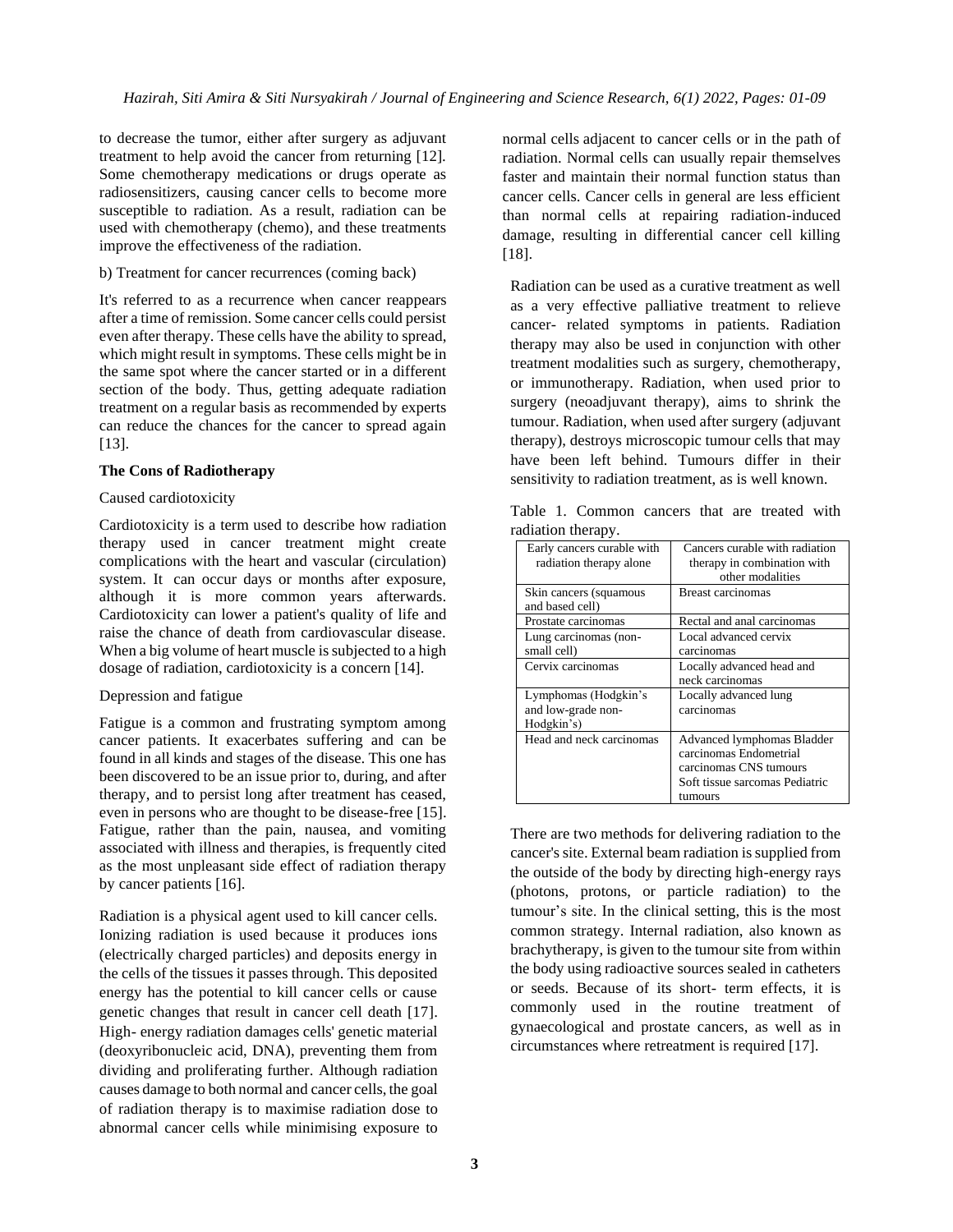### **SIDE EFFECTS OF RADIATION THERAPY**

Acute radiation damage mostly affects quickly growing cells, such as epithelial skin surfaces and the gastrointestinal system. Radiation affects stem cells, resulting in tissue loss as a result of regular cell turnover but insufficient stem cell replenishment due to radiation damage [19]. This causes a rupture in the protective barrier, which occurs most commonly in the skin, oral mucosa, and gastrointestinal system, especially 1-5 years after radiotherapy is completed. As a result of compensatory hyperplasia inside stem cells, recovery occurs. As a result, symptoms subside within a few weeks. Such lesions are consequential late effects when acute injury does not heal completely and lingers into the late phase. Such consequences are more common in chemotherapyradiotherapy regimens, where tissues fail to heal due to concurrent cytotoxic effects from chemotherapy.

Late problems arise in slow-turning tissues such as the brain, kidney, liver, intestinal wall, subcutaneous tissue, adipose tissue, and muscle. Radiation causes fibrosis, atrophy, necrosis, and vascular damage resulting in telangiectasia and carcinogenesis in these tissues. A complicated interplay of different cytokines and adaptive cellular mechanisms causes late effects. Damage to the vasculature causes increased permeability, which promotes collagen deposition by releasing vasoactive cytokines, TGFbeta, and fibrin. The majority of these tissues or organs have a dosage threshold at which late effects become more pronounced [20]. The production of thrombi and subsequent distal ischemia caused by leucocyte adherence to injured endothelial cells culminates in distal atrophy and necrosis. The cytokine storm and dysregulated cellular connections may be perpetuated if more cells are lost. The various responses of tissues to irradiation are due to the diverse types of cytokines released, which are dependent on tissue type. For example, fibrosis is the most common response in the lungs, while necrosis is the most common response in the brain [21].

Radiation injury is caused by a complex interaction of radiobiologic variables, intrinsic radiosensitivity, the volume of irradiated tissue or organ, total dose, dosage per fraction, the severity of immediate effects, and surgery and chemotherapy [22]. The phrases minimal tolerance dose (TD 5/5) and maximum tolerated dose (TD 50/5) refer to the doses at which serious life-threatening problems occur in 5% and 50% of patients after five years of radiation, respectively [23]. According to experimental

evidence, fraction size is the most important determinant in determining late effects [24]. Old age, BMI, anaemia, associated infection, comorbid diseases, concomitant chemotherapy regimens, and inherent radiosensitivity of organs at risk are hostrelated variables that impact the probability of late sequelae.

The sensitivity and responsiveness of all tissues to radiation damage varies. Irritation sites that are commonly encountered, as well as the difficulties that come with them, are discussed. Skin and Mucosa is an acute response in the head and neck that includes erythema, inflammation, and desquamation of dry and wet surfaces, resulting in mucositis, pruritis, hypersensitivity, discomfort, and ulcers in the mucosa [25]. If mucositis is severe, it might make it difficult to eat and need the use of a feeding tube. These acute reactions normally heal at the conclusion of treatment or can lead to long-term consequences. Alopecia, telangiectasia, fibrosis of the masticator muscles resulting in trismus, changes in taste sensations, and dysphagia are examples of subsequent consequences. In 5- 10% of patients with skin and muscular fibrosis, trismus develops. Severe mucositis linked with head and neck tumours causes eating difficulties, which are exacerbated by cancer cachexia, and hampers healing and stress response. Oral hygiene, topical analgesics, dietary modification, opioid analgesics, doxepin rinses, antacid diphenhydramine mouthwash, mucoadhesive hydrogel, and enteral tube feeding are all used to treat severe mucositis.

Salivary Glands, Salivary gland irradiation can cause apoptosis, which can cause swelling and soreness after the first dosage of treatment, escalating to xerostomia and severe dental cavities and osteonecrosis, as well as problems wearing dentures, eating, and speaking. If salivary gland function is restored, it can take months or years [26]. Appropriate oral hygiene and dental care, including fluoride therapy, chlorhexidine rinses, and regular follow-up with a dentist, are all part of the treatment for xerostomia problems. Fatigue, lack of appetite, nausea, vomiting, headaches, hearing loss, acute encephalopathy (rare), and worsening neurologic symptoms are some of the initial consequences of cranial irradiation on the nervous system (due to edema of the irradiated tumour and surrounding tissues). Persistent weariness, neurocognitive consequences, cerebrovascular disease, neuroendocrine dysfunction, and secondary cancers are examples of long-term neurologic sequelae [27].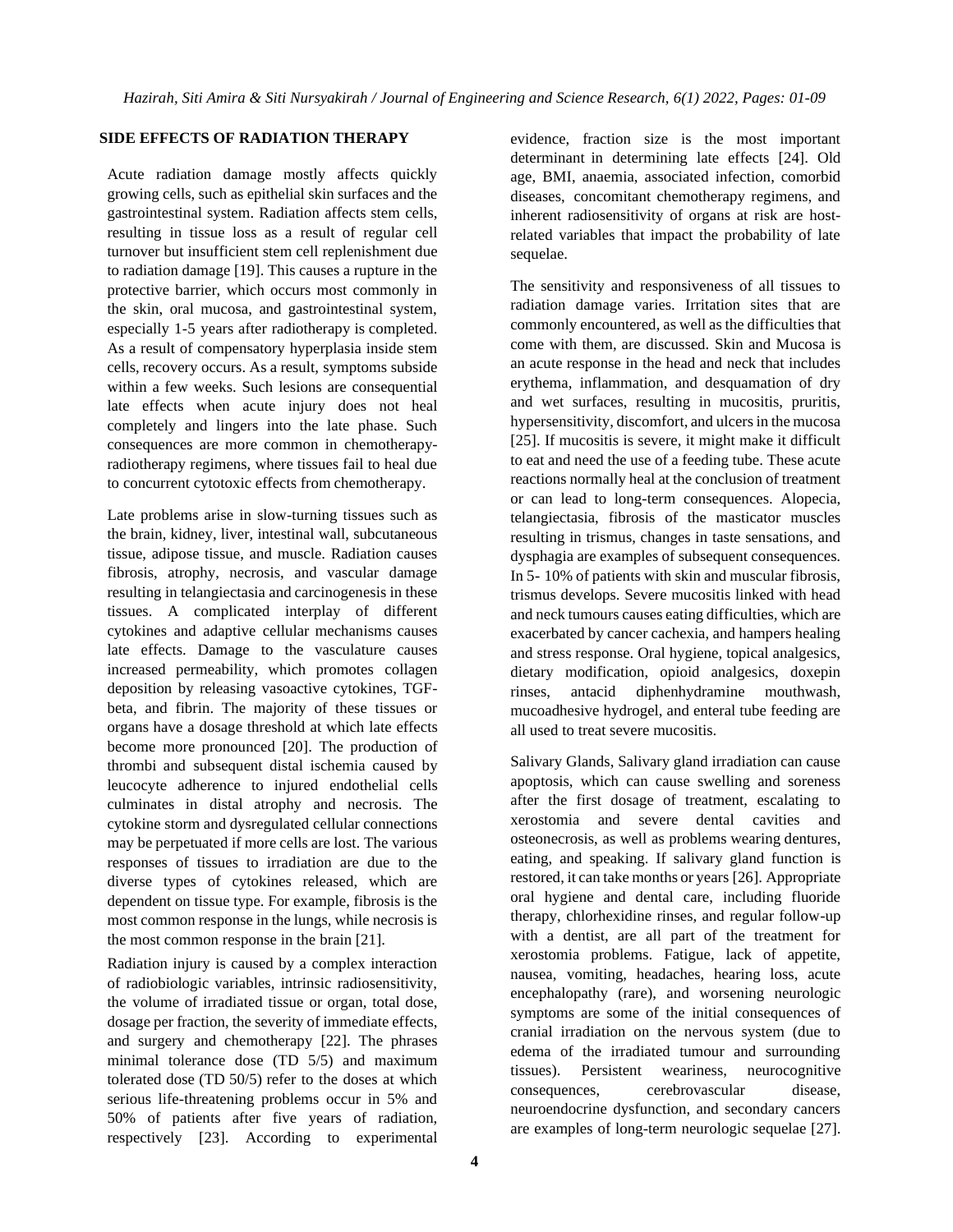Irradiation of the spinal cord can cause acute transitory myelopathy due to demyelination, which manifests as Lhermitte syndrome. Lower motor neuron syndrome, telangiectasias, and consequent bleeding are examples of late consequences [28]. Progressive myelopathy causes a wide range of permanent neurologic deficits, from minimal sensory complaints to total paralysis. To treat radiation myelopathy, experimental research and anecdotal data indicate the use of glucocorticoids, hyperbaric oxygen, or bevacizumab, which may result in partial recovery [29].

Irradiation is commonly used to treat malignancies of the thorax, breast, lung, oesophageal, and lymphatic systems. Congestion, cough, dyspnea, fever, and chest pain produced by radiation pneumonitis are some of the early clinical symptoms of lung irradiation. Infiltrates within the irradiation region are revealed by radiographic examinations. Hypoxia and eventual right-sided heart failure occur in severe situations. Partially irradiating the lungs can cause bilateral immune-mediated pneumonitis, which usually goes away on its own [30]. The natural course of pneumonitis is either a slow resolution of the acute phase followed by a chronic phase of inflammation and fibrosis that takes months to years to develop. Because the degree of fibrosis is related to the area irradiated, the patient may develop restrictive lung disease with cough, shortness of breath, chest discomfort, and a significant loss in diffusion capacity and breathing volume if a large area is irradiated [31]. A PET scan distinguishes a tumour from a radiation injury because the appearance is comparable to tumour recurrence. Early radiation pneumonitis is treated with a thorough evaluation to rule out alternative causes of acute respiratory distress, as well as the use of systemic steroids with a progressive taper.

Acute pericarditis, pericardial effusion, constrictive pericarditis, valve dysfunction, conductive system malfunction, and myocardial fibrosis are all symptoms of radiation injury to the heart [32]. Ischemic heart disease is increased by radiation therapy because it causes myocardial microvascular disease or macrovascular coronary artery stenosis [33]. The great majority of acute morbidity is linked to the use of chemotherapy and hormone therapy at the same time; as a result, personalised treatment strategies can help reduce the risk of immediate cardiac effects. Prior to radiation therapy (RT), myocardial nuclear imaging investigations can help

with risk classification and irradiation dose and method. Radiation cardiotoxicity has long-term consequences that manifest ten years after RT and contribute to a high mortality rate in younger women diagnosed with breast cancer[34].

## **DRUGS IN DEVELOPMENT**

One of the most difficult aspects of radiotherapy is that some tissues are extremely susceptible to radiation but are present right next to the tumour. Prostate cancer, for example, has a reasonably high cure rate with radiotherapy, but the patient suffers considerable side effects as a result of treatment since high dosages and conjunction with hormone therapy are required. Drugs that can sensitise only tumours to radiation are needed to avoid normal tissue damage. These medications have the potential to increase response rates while reducing undesired side effects.

Inhibitors of double-stranded break repair and inhibitors of the DNA damage response are among the medications being developed as radiation therapy sensitizers. Because radiation causes DNA singlestranded and double- stranded breaks, adding an attack on the mechanisms that repair these forms of damage is thought to result in a one-two punch that kills tumour cells. Normal cells, on the other hand, will be able to repair their genomes if their damage response pathways are intact and there are no genetic alterations that hinder repair. The MRN complex, which is involved in DNA double-stranded break repair, as well as components of the homologous and nonhomologous recombination processes, are now being studied.

Inhibitors of poly (ADP-ribose) polymerase (PARP) are now being tested in clinical studies for various solid tumours in conjunction with chemotherapy and radiotherapy. PARP is a protein that helps cells repair DNA damage. Inhibitors of the histone deacetylase (HDAC) enzyme are also in the early phases of development. HDACs help to make higher-order DNA structures more compact. According to published studies, inhibiting these enzymes may obstruct the cell's ability to efficiently repair DNA. Another method is to use inducers of cell- cycle arrest to make cells more sensitive to radiation therapyinduced DNA damage, which could lead to more efficient tumour cell killing. Several drugs that elicit cell-cycle arrest are now being tested in clinical trials. Anti- angiogenesis treatments, immunological modulators, and inhibitors of apoptosis, or programmed cell death, are just a few of the targeted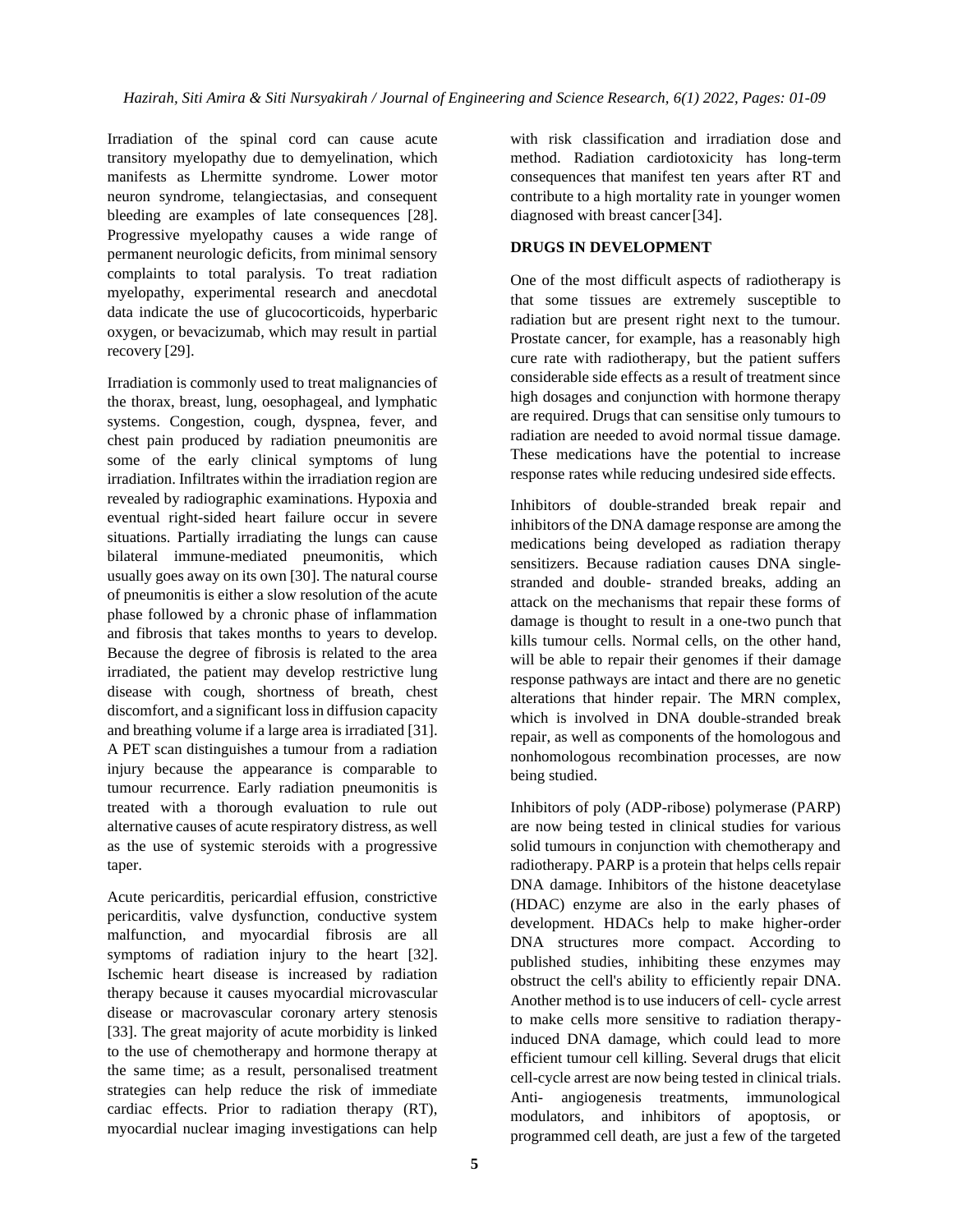therapeutics being developed to improve radiotherapy [35].

### **IDENTIFYING RADIATION TOXICITY GENES IN NORMAL TISSUES**

Acute radiotoxicity and late consequences such as telangiectasia, edoema, and fibrosis are examples of radiation toxicity in normal tissues. Radiationinduced fibrosis, a late occurrence that normally occurs 4 months to many years following radiation, is of particular concern. Fibrosis can develop in a variety of organs, depending on the dose, volume of irradiated tissue, and tissue types exposed to irradiation. As cancer patients' survival times have increased, their quality of life has deteriorated dramatically, and in certain cases, death has resulted [36]. Radiation-induced fibrosis is thought to follow a similar mechanism to chronic wound healing processes [37]. Radiation-induced fibrosis is thought to be caused by complex molecular signalling involving cytokines, growth factors, integrins and cell adhesion, stress response and DDR, and extracellular matrix remodelling, which results in the formation of myofibroblasts, which have a different cell architecture.

Using patient-derived fibroblasts in culturing [38] or peripheral lymphocytes [39], several investigations have documented variations in gene expression profiles between samples generated from patients with and without radiation-induced fibrosis. However, no confirming "gene expression signatures" for predicting radiation-induced fibroblasts have emerged from this research. 87 differentially expressed genes were identified in a gene expression profiling of whole blood from breast cancer survivors with and without fibrosis 3-7 years after radiation therapy, including genes downregulated during the maintenance phase of fibrosis as opposed to genes upregulated during the early, initiating phase of fibrosis. Upregulation of genes implicated in TGF-1 signalling was common [40].

Several preclinical techniques have been developed to target radiation-induced fibrosis in mice at diverse organ locations, either by inhibiting matrix production or decreasing inflammation [41]. TGF-1 receptor inhibitor LY2109761 was reported to reduce radiation-induced inflammation and pulmonary fibrosis, as well as prolong survival, in one lung cancer model [42]. These findings prompted a phase I/II study in SCLC patients employing stereotactic ablative irradiation in combination with an anti-TGF-1 antibody (fresolimumab) to see if fresolimumab can reduce radiation-induced cytotoxicity. There was no difference in overall survival or disease- free survival in a randomised clinical trial in which pentoxifylline and vitamin E were given for 6 months following breast wall irradiation, but fibrosis was dramatically reduced in the treated group [43].

### **TECHNOLOGICAL ADVANCES**

The purpose of radiotherapy is to give the tumour as much radiation as possible while sparing healthy tissue. New imaging modalities, more powerful computers and software, and new delivery systems like as sophisticated linear accelerators have all contributed to this success.

2D radiation therapy employing rectangular fields based on plain X-ray imaging has been substantially supplanted by 3D radiation therapy using CT imaging, which provides exact localization of the tumour and key normal organ structures for optimal beam placement and shielding. The goal is to deliver radiation to the gross tumour volume (GTV), with a clinical target volume (CTV) for microscopic tumour expansion and a planning target volume (PTV) for additional margin uncertainty due to organ mobility and setup variables [44].

The oncologist can use intensity modulated radiation therapy (IMRT) to provide irregular-shaped radiation doses that adhere to the tumour while avoiding important organs. Inverse planning software and computer-controlled intensity-modulation of numerous radiation beams during treatment make IMRT possible. IMRT can now be administered by linear accelerators with static or dynamic multi-leaf collimators or tomotherapy equipment in several clinical departments. This has resulted in therapeutic ratio improvements for a variety of tumour types, including head and neck cancers, prostate cancers, and gynaecological cancers [45].

As treatment margins become tighter and more conformal in image-guided radiotherapy (IGRT), the risk of missing tumour due to organ motion and patient setup differences increases [46]. When essential tissues are adjacent to the tumour, even a minor positioning error can result in accidental radiation of normal organs. IGRT enables for the detection and repair of such faults using information obtained from pre-radiotherapy imaging. One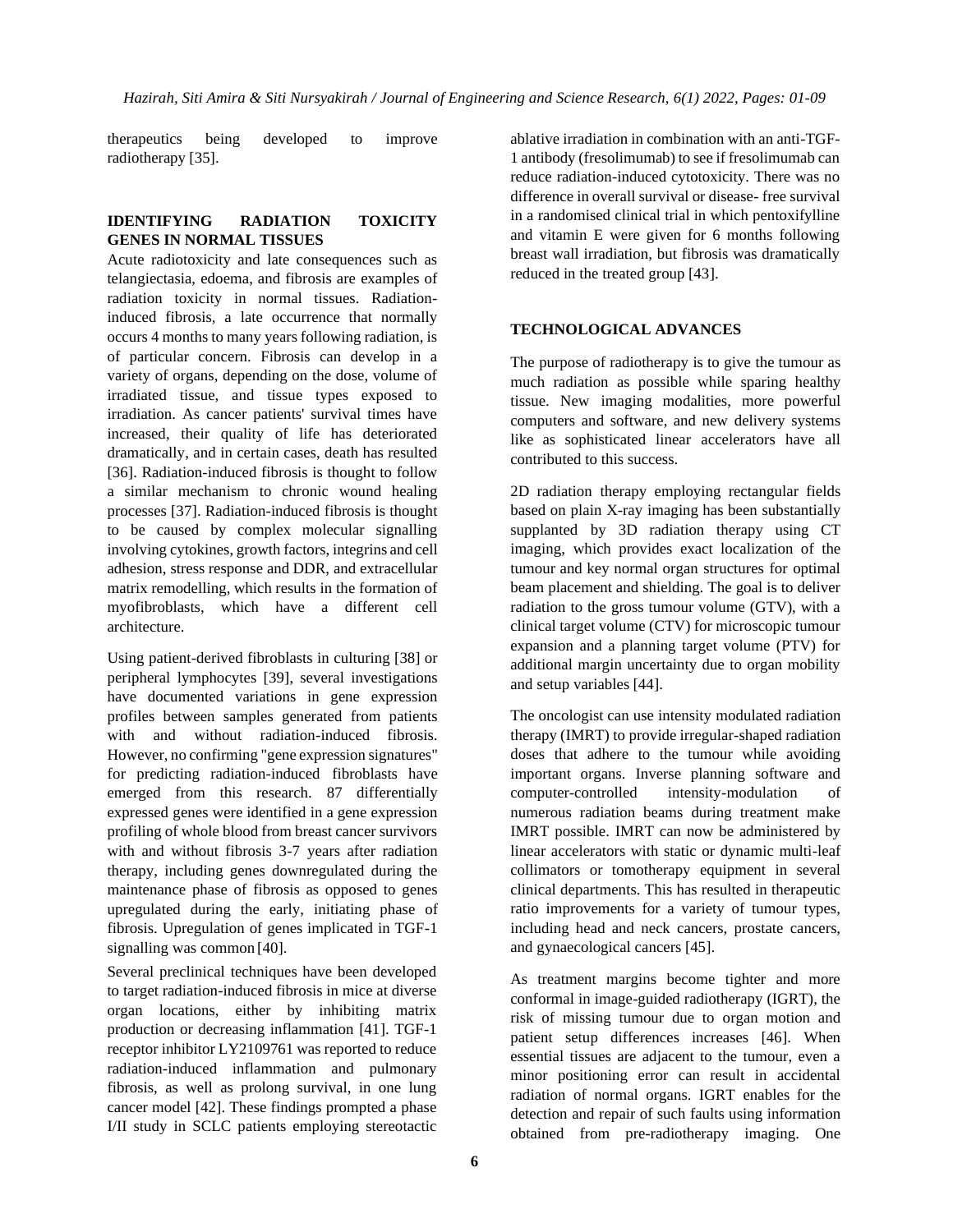example is the use of daily cone-beam CT scans prior to each treatment [47]. Because of the increased accuracy, dosage escalation is now possible [48], which has improved the therapeutic ratio for a variety of tumour types, including head and neck cancers [49] and prostate cancers [50].

SBRT (Stereotactic body radiation therapy), which precisely delivers very high individual doses of radiation over only a few treatment fractions to ablate tiny, well-defined primary and oligometastatic tumours anywhere in the body [51], is made possible by the foregoing technological breakthroughs. Any tissue immediately close to the tumour is likely to be destroyed due to the high radiation exposure. Clinically relevant toxicity is rare since the quantity of normal tissue in the high dosage zone is tiny and non-eloquent [52]. SBRT has proved to be effective in treating early-stage non-small cell lung cancer in patients who are unable to undergo surgery. Prostate, head and neck, hepatic, renal, oligometastases, spinal, and pancreatic tumours are among the others [53].

### **CONCLUSION**

With continued attempts to build new radiation treatment modalities and procedures that continue to improve the survival and quality of life of cancer patients, radiation remains an important modality for cancer treatment. Radiation therapy-related toxicities have become a focus as clinical results of cancer treatment have improved. Through dose fractionation and conformal radiation treatments, the sparing of normal cells/tissues has increased thanks to the introduction of mechanistic biological studies and advancements in radiation technology. Radiation is also being used in conjunction with molecular targeted therapy in order to improve the radiation treatment's therapeutic ratio. Because of its capacity to destroy cancer cells and stop tumors from developing, radiation therapy is among the most popular treatments. It can be used alone or in conjunction with other types of therapy. Patients getting treatment should be educated about all of the potential negative effects of radiation. By doing specific tests and imaging before starting radiation therapy, the treating specialist will evaluate an individual patient's risk for any impact or disease. If a patient is in risk, the radiation oncologist may reduce the quantity of radiation provided during treatment or do something alternative. This is because the objective is to strike a balance between the

advantages of cancer treatment and the risk of cardiac damage and many more.

#### **ACKNOWLEDGEMENT**

This authors would like to thanks the Faculty of Applied Sciences and Technology, Universiti Tun Hussein Onn Malaysia for facilities provided. Communication of this research is made possible through monetary assistance by Universiti Tun Hussein Onn Malaysia and the UTHM Publisher's Office via Publication Fund E15216.

#### **REFERENCES**

- [1] Paulo Martins. 2018. A brief history about radiotherapy. International Journal of Latest Research in Engineering and Technology 4 (2), 8-11.
- [2] Holsti, L. R. 1995. Development Of Clinical Radiotherapy Since 1896. Acta Oncol. 34(8), 995-1003.
- [3] Joanna Kazmierska, Núria Jornet Sala, Michelle Leech, Barbara Alicja Jereczek-Foss, Yolande Lievens and John Yarnold. 2018. Radiotherapy: Seizing the opportunity in cancer care. Marie Curie Legacy 1-16.
- [4] Radiation Therapy Principles. 2011. American Cancer Society 1-21.
- [5] National Institutes of Health. 2021. Help Me Understand Genetics: How Genes Work. Reprinted from MedlinePlus Genetics. 1-20.
- [6] Harvard College. 2007. Cell Cycle. Harvard. Edu. Life Sciences Cyberbridge.
- [7] Richard J. Reynolds and Jay A. Schecker. 1995. Radiation, Cell Cycle, and Cancer 23, 1- 39.
- [8] Yolanda Smith. 2021. Radiation Therapy Types. News-Medical Life Sciences.
- [9] National Cancer Institute. 2018. External Beam Radiation Therapy for Cancer.
- [10] A Guide to Radiation Therapy. 2016. American Cancer Society 1-47.
- [11] Radiation Therapy; What It Is, How It Helps. 2020. American Cancer Society 1-16.
- [12] The Science Behind Radiation Therapy. 2014. American Cancer Society 1-21.
- [13] When cancer returns: How to cope with cancer recurrence. Mayo Clinic(2021)
- [14] Radiation Heart Disease: Radiation Therapy and the Heart. 2021. Cleveland Clinic.
- [15] Brown LF and Kroenke K. 2009. Cancerrelated fatigue and its associations with depression and anxiety: a systematic review. Psychosomatics 50(5), 440- 447.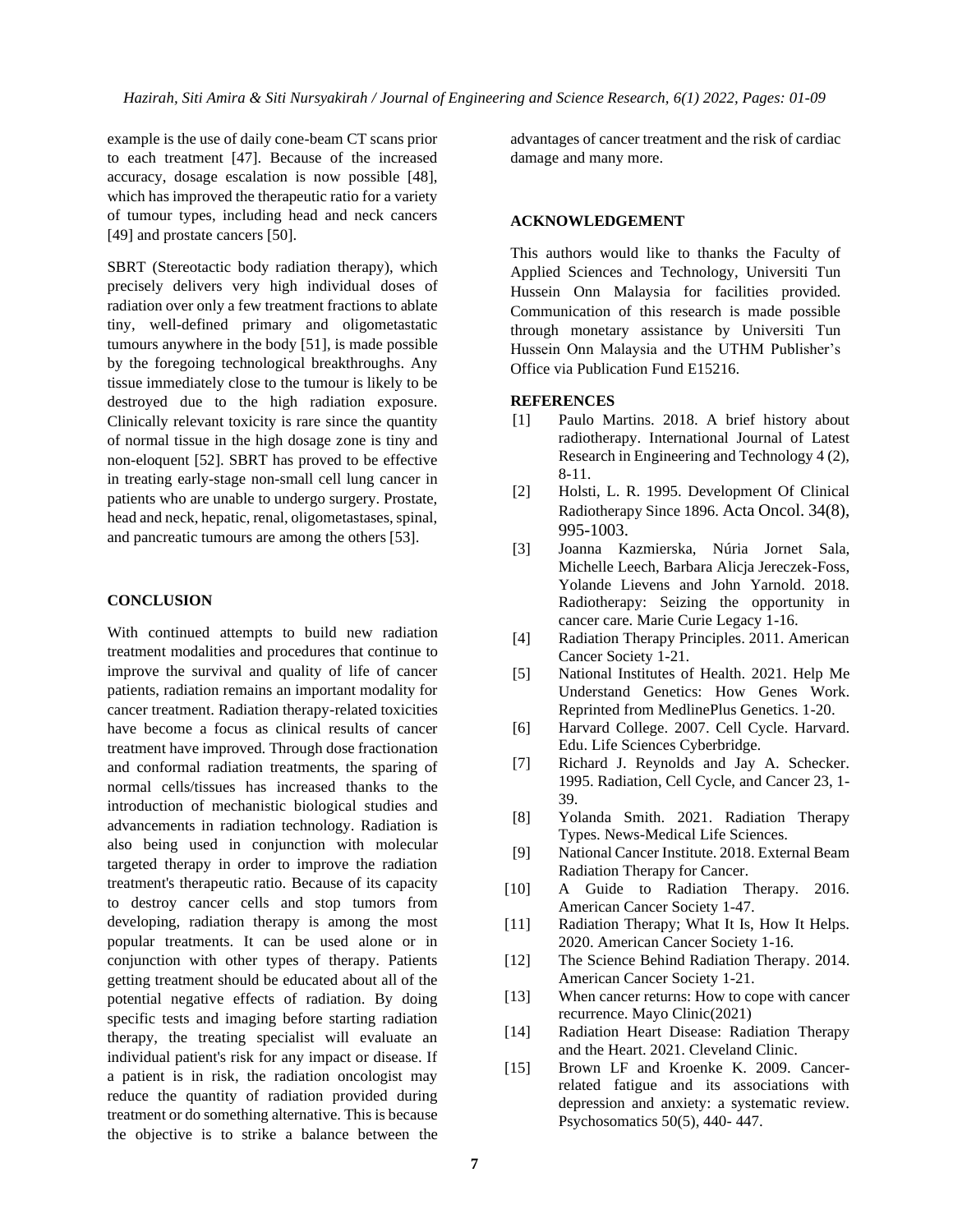- [16] National Comprehensive Cancer Network. 2009. Clinical practice guidelines in oncology. Cancer-related fatigue.
- [17] Baskar, R., Lee, K. A., Yeo, R., and Yeoh, K. W. 2012. Cancer and radiation therapy: current advances and future directions. International journal of medical sciences 9(3), 193–199.
- [18] Begg, A. C., Stewart, F. A., and Vens, C. 2011. Strategies to improve radiotherapy with targeted drugs. Nature Reviews Cancer 11(4), 239-253.
- [19] Dewey WC, Furman SC and Miller HH. Comparison of lethality and chromosomal damage induced by x- rays in synchronized Chinese hamster cells in vitro. 1970. Radiat Res. 43(3), 561-81.
- [20] Rubin P, Johnston CJ, Williams JP, McDonald S and Finkelstein JN. 1995. A perpetual cascade of cytokines postirradiation leads to pulmonary fibrosis. Int J Radiat Oncol Biol Phys. 33 (1), 99-109.
- [21] Coderre JA, Morris GM, Micca PL, Hopewell JW, Verhagen I, Kleiboer BJ and Van der Kogel AJ. 2006. Late effects of radiation on the central nervous system: role of vascular endothelial damage and glialstem cell survival. Radiat Res. 166 (3), 495-503.
- [22] Stone HB, Coleman CN, Anscher MS and McBride WH. 2003. Effects of radiation on normal tissue: consequences and mechanisms. Lancet Oncol. 4 (9), 529-36.
- [23] Mohanti BK and Bansal M. 2005. Late sequelae of radiotherapy in adults. Support Care Cancer. 13(10), 775-80.
- [24] Hall EJ. 2006. Intensity-modulated radiation therapy, protons, and the risk of second cancers. Int J Radiat Oncol Biol Phys. 65(1), 1- 7.
- [25] Dörr W, Hamilton CS, Boyd T, Reed B and Denham JW. 2002. Radiation-induced changes in cellularity and proliferation in human oral mucosa. Int J Radiat Oncol Biol Phys. 52(4), 911-7.
- [26] Cooper JS, Fu K, Marks J and Silverman S. 1995. Late effects of radiation therapy in the head and neck region. Int J Radiat Oncol Biol Phys. 31(5), 1141-64.
- [27] Mehta P, Fahlbusch FB, Rades D, Schmid SM, Gebauer J and Janssen S. 2019. Are hypothalamic- pituitary (HP) axis deficiencies after whole brain radiotherapy (WBRT) of relevance for adult cancer patients? - a systematic review of the literature. BMC Cancer 19(1), 1213.
- [28] Mikami T, Kato I, Nozaki F, Umeda K, Kamitori T, Tasaka K, Ogata H, Hiramatsu H,

Arakawa Y and Adachi S. 2018. Sudden spinal hemorrhage in a pediatric case with total body irradiation-induced cavernous hemangioma. Pediatr Blood Cancer. 65(10), e27250.

- [29] Wong CS, Fehlings MG and Sahgal A. 2015. Pathobiology of radiation myelopathy and strategies to mitigate injury. Spinal Cord. 53(8), 574-80.
- [30] Morgan GW and Breit SN. 1995. Radiation and the lung: a reevaluation of the mechanisms mediatingpulmonary injury. Int J Radiat Oncol Biol Phys. 31(2), 361-369.
- [31] McDonald S, Rubin P, Phillips TL and Marks LB. 1995. Injury to the lung from cancer therapy: clinical syndromes, measurable endpoints, and potential scoring systems. Int J Radiat Oncol Biol Phys. 31(5),1187-203.
- [32] Adams MJ, Hardenbergh PH, Constine LS and Lipshultz SE. 2003. Radiation-associated cardiovascular disease. Crit Rev Oncol Hematol. 45(1), 55-75.
- [33] Taylor C, McGale P, Brønnum D, Correa C, Cutter D, Duane FK, Gigante B, Jensen MB, Lorenzen E, Rahimi K, Wang Z, Darby SC, Hall P and Ewertz M. 2018. Cardiac Structure Injury After Radiotherapy for Breast Cancer: Cross-Sectional Study With Individual Patient Data. J Clin. Oncol. 36(22), 2288-2296.
- [34] Darby S, McGale P, Peto R, Granath F, Hall P and Ekbom A. 2003. Mortality from cardiovascular disease more than 10 years after radiotherapy for breast cancer: nationwide cohort study of 90 000 Swedish women. BMJ. 326 (7383), 256-7.
- [35] Azvolinsky, A. 2020. Latest Advances and Challenges in Radiation Oncology. Cancer Network.
- [36] Weigel C, Schmezer P, Plass C and Popanda O. 2015. Epigenetics in radiation-induced fibrosis. Oncogene. 34, 2145–2155.
- [37] Yarnold J and Brotons MC. 2010. Pathogenetic mechanisms in radiation fibrosis. Radiother and Oncol. 97,149–161.
- [38] Forrester HB, Li J, Leong T, McKay MJ and Sprung CN. 2014. Identification of a radiation sensitivity gene expression profile in primary fibroblasts derived from patients who developed radiotherapy-induced fibrosis. Radiothera Oncol. 111, 186–193.
- [39] Svensson JP, Stalpers LJ, Esveldt-van Lange RE, Franken NA, Haveman J, Klein B, Turesson I, Vrieling H and Giphart-Gassler M. 2006. Analysis of gene expression using gene sets discriminates cancer patients with and without late radiation toxicity. PLoS medicine. 3, e422.
- [40] Landmark-Hoyvik H, Dumeaux V, Reinertsen